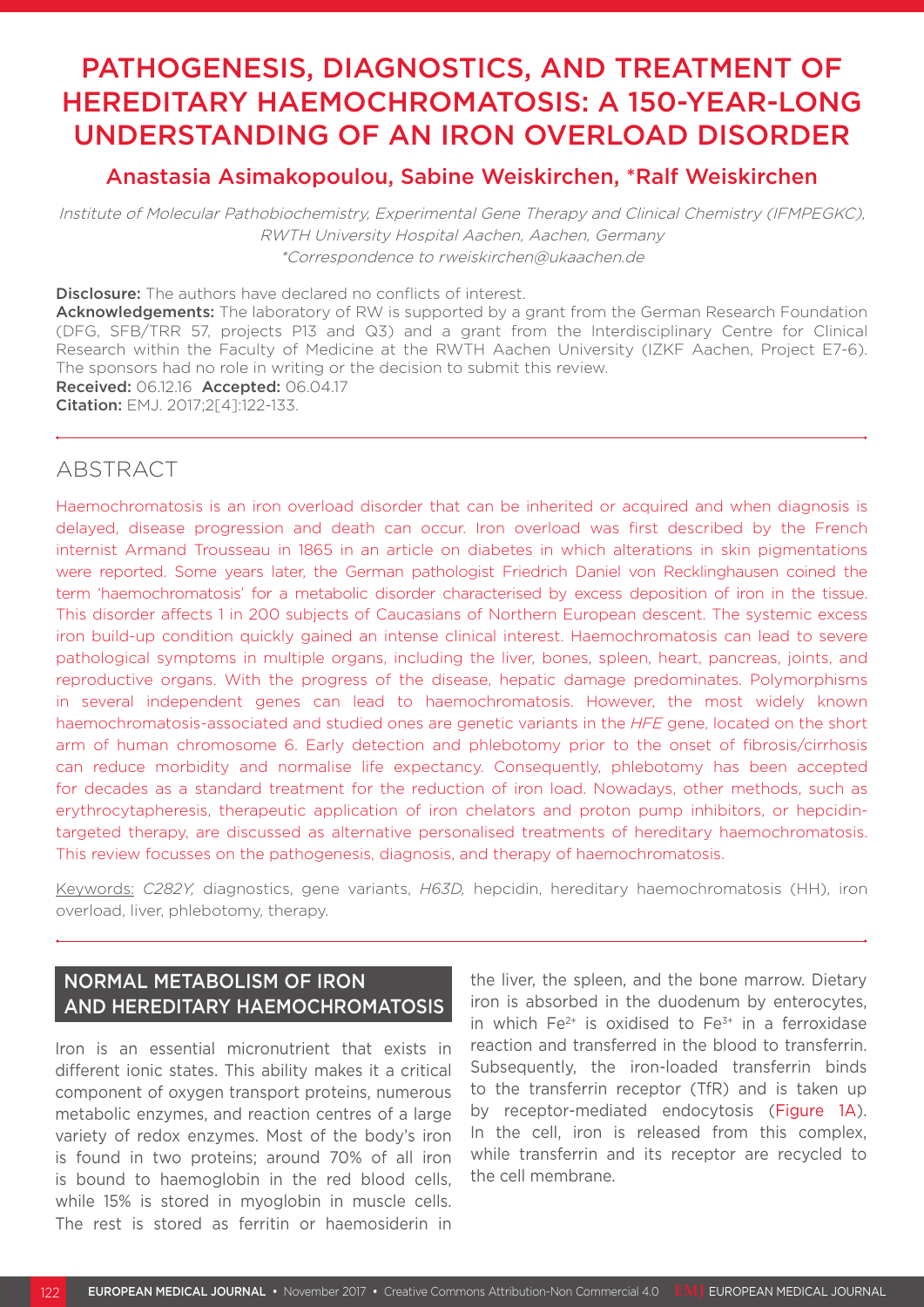

#### Figure 1: Body iron metabolism and iron overload.

A) Dietary iron is absorbed as part of a protein or in its ferrous Fe<sup>2+</sup> form in the duodenum by enterocytes. In these cells, a ferroxidase reaction oxidises  $Fe^{2+}$  to  $Fe^{3+}$  and transfers it in the blood to transferrin, which has two specific high-affinity Fe<sup>3+</sup> binding sites. Under physiologic conditions, there is approximately 3 mg iron bound to transferrin. The iron-loaded transferrin can bind to the transferrin receptor that is exposed to the cell surface and transported into the cell by receptor-mediated endocytosis. The main sites of iron storage are the liver (1,000 mg), muscles (300 mg), bone marrow (300 mg), and the erythrocytes (1,800 mg). Approximately 20–25 mg of iron per day is recycled in the reticuloendothelial system, which breaks down aged erythrocytes, while the total amount of iron through blood or sloughed cell loss is estimated at an average of 1–2 mg per day. B) Clinical manifestations of iron overload typically occur in the liver, pancreas, heart, adrenal glands, pituitary gland, and skin. Respective alterations provoke bronze skin pigmentation, hair loss, impotence, joint pain, lethargy, vertigo, and restriction of cognitive abilities.95-98 Elevated concentrations of iron in cardiomyocytes results in heart cell degeneration reflected by arrhythmias and cardiomyopathy. In the liver, the elevated concentration of iron causes hepatomegaly and liver cell necrosis that is indicated by elevated liver enzymes and formation of fibrosis and cirrhosis. C, D) Nuclear fast red/Prussian blue stain of a liver specimen obtained from a healthy subject (C) and a patient with hereditary *HFE* (D). The deep blue stain in D) is due to tissue iron deposits that are not detectable in healthy subjects.

Elevated iron quantities can be extremely toxic because of iron's ability to donate and accept electrons, catalysing the conversion of hydrogen

peroxide into free radicals, which can cause cell injury and organ damage.<sup>1,2</sup> Haemochromatosis is characterised by excess endogenous iron stores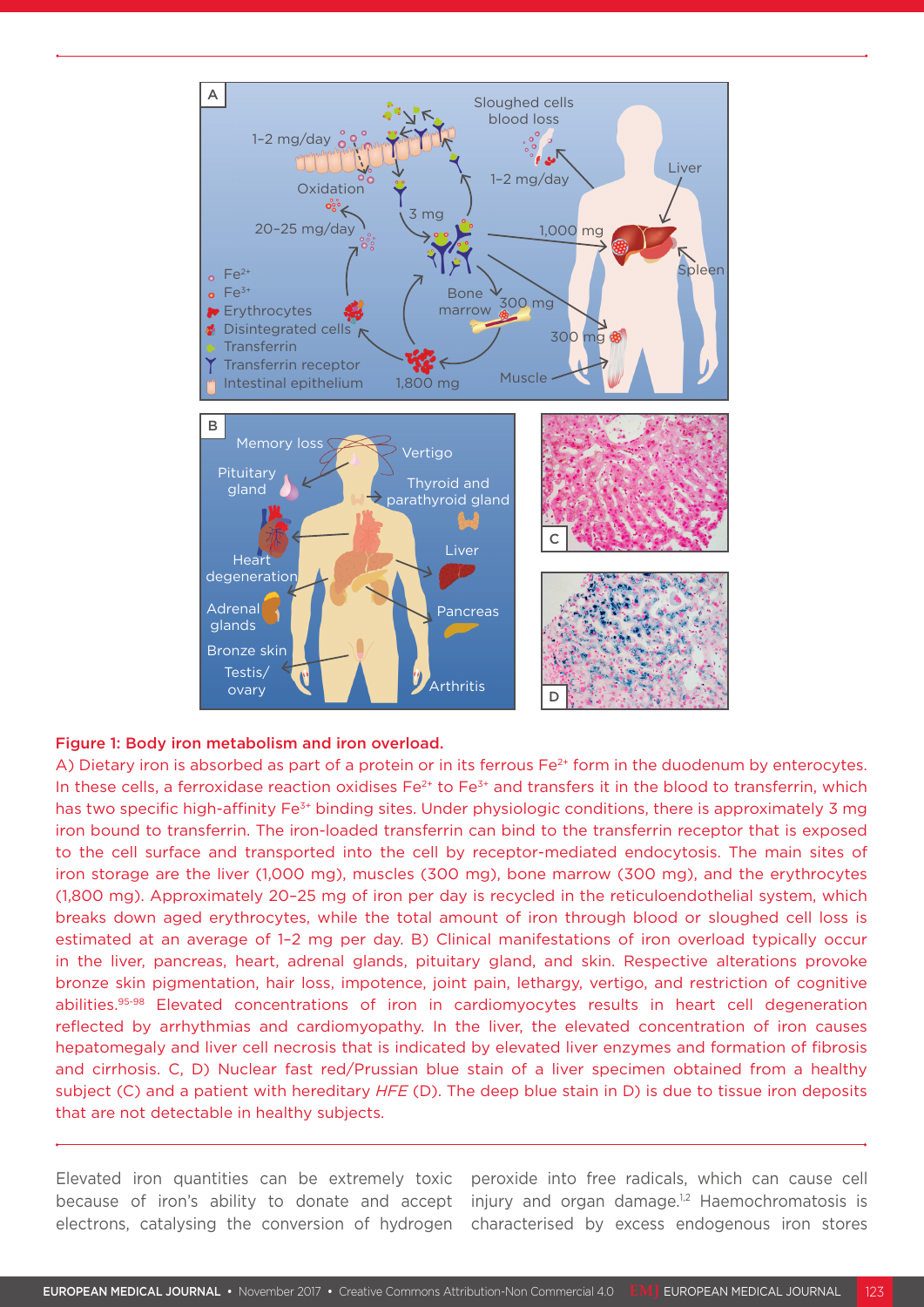in the body's tissues and organs, particularly in the skin, spleen, heart, liver, pancreas, and joints (Figure 1B). Because humans themselves cannot increase the excretion of iron, untreated haemochromatosis can lead to bone and joint disease, cirrhosis, liver cancer, diabetes, hypothyroidism, hypogonadism, infertility, impotence, depression, or premature death due to liver or heart failure.<sup>3</sup> The liver, as one of the main iron storage compartments and the place of hepcidin synthesis, is the central organ involved in maintaining iron homeostasis in the body. Overload of iron is a primary risk factor in the pathogenesis of liver disease.4,5 In affected patients, the condition of iron overload can be impressively demonstrated by the prominent stainable iron in liver sections by common histopathology stains using Prussian blue detecting iron deposits in biopsy specimens (Figure 1C and 1D). There is currently a debate on the impact of haemochromatosis on the development of retinal degenerative changes. While experimental studies performed in mice showed that retinal pigment epithelium from iron-overloaded mice exhibited a hyperproliferative phenotype, recent studies in patients with hereditary haemochromatosis (HH) revealed no indication of a higher prevalence of retinal degenerative changes.6,7

### ABSORPTION AND IRON RECYCLING

The daily dietary iron absorbed by the body is strictly balanced. In industrialised countries, the body iron store contains 4–5 g, which is predominantly stored as haemoglobin in erythrocytes, and in different complexes in the liver, bone marrow, and muscles (Figure 1A). Typically, the daily iron loss due to sloughing of epithelial cells or blood loss is about 1–2 mg, while the normal reference range for serum iron is 65–176 μg/dL for men, 50–170 μg/dL for women, and 50–120 μg/dL for children. In healthy subjects, these iron levels predict a transferrin saturation (indicating the ratio of serum iron and total iron-binding capacity) of 20–50%.8,9 Red blood cell haemoglobin, liver, muscles, and macrophages of the mononuclear phagocytic system distribute the iron to locations in the body where iron is needed for proper cellular metabolism and respiration.<sup>10</sup> The uptake capacity is regulated to a large extent by two factors: the size of the stored iron and the rhythm of erythropoiesis.<sup>11</sup> The initial dietary iron is absorbed in the intestinal epithelium. There, the initial oxidised form of iron  $(Fe<sup>3+</sup>)$  is reduced by the apical ferric reductase

duodenal cytochrome b that is expressed in the duodenum. The reduced iron  $(Fe^{2+})$  is then transported across the duodenal mucosa into the cytoplasm of the intestinal epithelium via the divalent metal transporter 1 (DMT1) by a protoncoupled mechanism.12-14 A part of the absorbed iron might remain bound on ferritin in the enterocytes, from where it will be removed from the body with shed enterocytes, thereby eliminating iron by faecal excretion.<sup>15</sup> Iron transport from the enterocyte into the blood is mediated by ferroportin-1 (FPN1 or SLC40A1). This transmembrane protein is the only identified iron exporter from the basal membrane, macrophages, and hepatocytes.<sup>16,17</sup> In this process, SLC40A1 exports iron across the basal membrane, which is then oxidised by hephaestin representing a copper-dependent ferroxidase most highly expressed in the small intestine but also in other organs.18,19

In the circulation,  $Fe<sup>3+</sup>$  is bound to plasma transferrin representing the major iron storage source for the production of new erythrocytes in the bone marrow.<sup>20</sup> It is utilised by erythroblasts (red blood cell precursors) for the synthesis of haemoglobin.<sup>21</sup> Erythrocytes also participate with the macrophages in iron recycling. When aged erythrocytes are recognised by macrophages and erythrophagocytosis in the phagolysosome occurs, iron is recovered by the degradation of haemoglobin and either stored in ferritin or routed back to the circulation by the SLC40A1 transporter across the plasma membrane.<sup>22-24</sup>

### TRANSPORT

Daily iron losses in healthy individuals are mainly due to bleeding (menstruation, pregnancy) and the regular exfoliation of iron-bound epithelial cells in the mucosal line of the gastrointestinal and urinary tracts, as well as from skin. $25$  There is no other effective way of iron removal, and existing iron has to be stored or used. A healthy individual typically contains 4–5 g of iron. More than half of this transition metal is bound in haemoglobin to transport oxygen, while the rest is bound in ferritin complexes. The liver represents the main store of iron and the hepatic stores of ferritin are the primary physiologic source of reserve iron in the body.26 Furthermore, it participates in absorption, storage, and export of iron, indicating that it is a key organ for iron regulation. The TfR system is the major mechanism for iron uptake in the liver and other tissues. Under low iron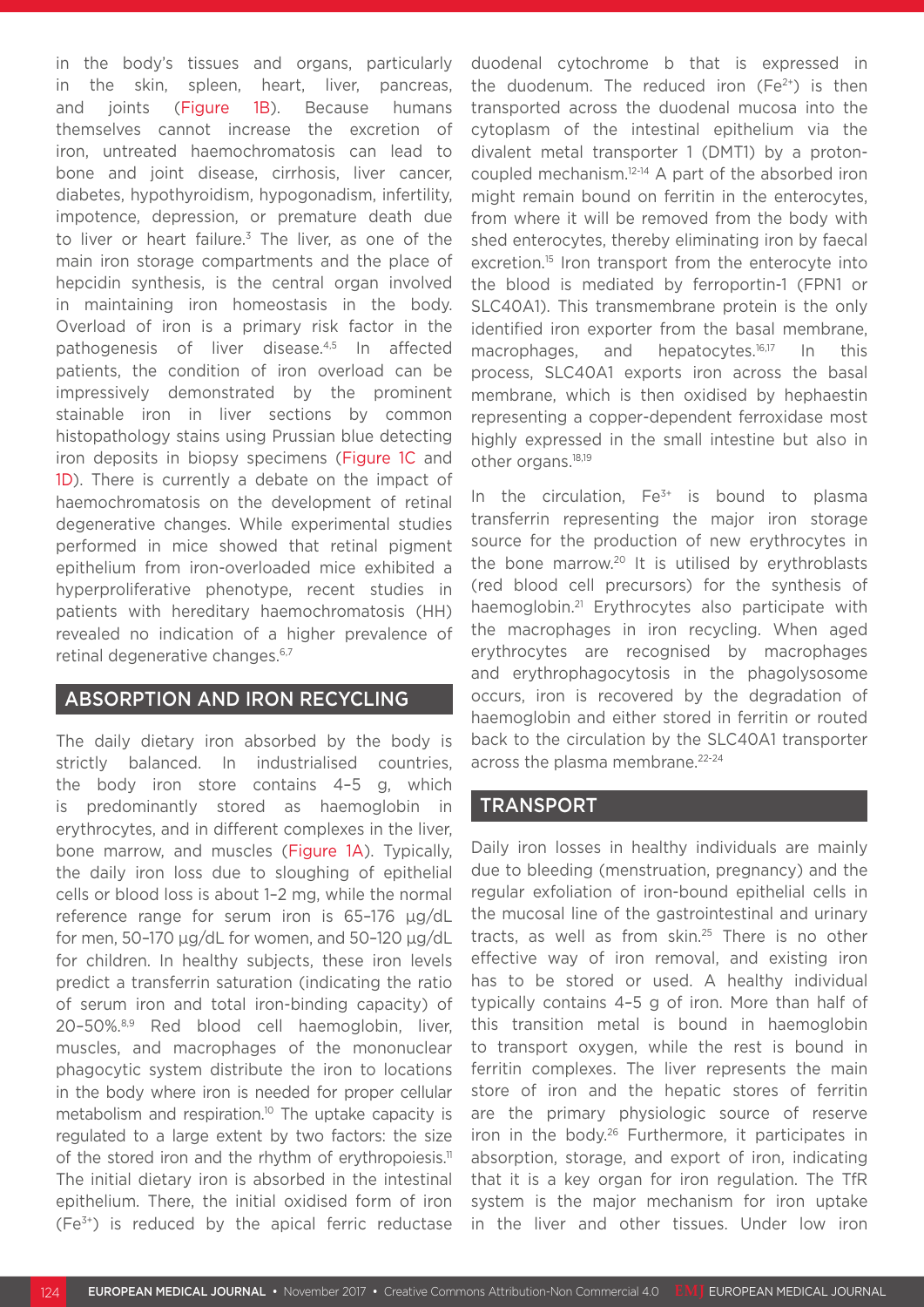concentration levels, the expression of TfR1 is increased in the hepatocytes to promote cellular iron intake.<sup>27</sup> Thus, the TfR primarily maintains cellular iron homeostasis. Conversely, at high iron concentrations, iron-regulating proteins are inactivated and TfR1 expression is suppressed, thereby lowering iron uptake. Studies in mice and humans have shown that subjects lacking transferrin develop massive iron overload in non-haematopoietic tissues, including liver and pancreas.28,29 Excess liver iron is known to promote steatohepatitis, fibrosis, cirrhosis, and hepatocellular carcinoma.30,31 If the iron concentration is too low, stored iron can be exported from the hepatocytes into the bloodstream by the transmembrane protein SLC40A1.16

## REGULATION

The body's iron concentration is very tightly regulated. The intracellular supply and storage of iron is mediated principally by three proteins: transferrin, TfR, and ferritin. Transferrin is a serum glycoprotein responsible for transporting bound iron from absorption centres to tissues.<sup>32</sup> Furthermore, transferrin as a component of an iron-sensing system is crucial for the maintenance of iron homeostasis by modulating hepcidin expression.<sup>33</sup> Most cells modulate iron uptake by regulating the amount of TfR expression and activity. Regulation is mediated by intracellular iron levels and iron-responsive elements within cell mRNA that are recognised by special iron regulatory proteins.<sup>32</sup> The hepatic iron-regulatory hormone hepcidin, a major regulator of iron, is secreted into the blood and interacts with enterocytes to regulate the rate of iron absorption.

Hepatocytes have been proved to be the main source of the circulating hepcidin. Hepcidin is feedback regulated by iron concentration.<sup>34</sup> When iron is abundant, more hepcidin is produced by hepatocytes limiting further iron absorption and release from iron stores. In case of low iron levels or deficits, lower production of hepcidin allows more iron to enter the circulation. It is believed that the liver uses transferrin saturation as a critical iron sensor, since the response of the liver-derived hormone hepcidin to dietary iron is induced by increased iron amount bound to plasma transferrin.35 There are two major cell iron uptake pathways: the transferrin-bound iron uptake and non-transferrin-bound iron uptake.36,37 Physiologically, the transferrin-bound iron uptake mechanism takes place. In this pathway, iron is internalised after

binding on TfR1. After endocytosis, a ferrireductase reduces the released ferric iron and the reduced form is transported by DMT1 to the cytosol and the labile iron pool from which it can be mobilised when needed.<sup>37</sup> The second, less characterised, non-transferrin-bound iron uptake mechanism is usually utilised in iron overload conditions when transferrin is saturated with iron. In this case, there is a necessity for the action of more cell surface ferrireductases or reductants (e.g. ascorbic acid) that will reduce ferric, non-transferrin bound, iron to its ferrous state, allowing its intracellular import by transporters such as DMT1.<sup>13,37,38</sup>

# FIRST STEPS TO IDENTIFY HEREDITARY HAEMOCHROMATOSIS

The term haemochromatosis was coined in 1889 by the German pathologist von Recklinghausen who identified a patient with excess tissue iron deposits at autopsy.39 In 1935, the English gerontologist Joseph H. Sheldon suggested that this disease was an inherited metabolic disorder associated with increased iron absorption.<sup>40</sup> Following these fundamental findings, it is now widely accepted that the iron overload is the outcome of increased intestinal iron absorption. The abnormal absorption by the gastrointestinal mucosa leads to excessive toxic quantities of iron in tissues that can provoke functional impairment of various organs, particularly in the heart and liver.<sup>41</sup> In the mid 1950s, the first encouraging results in treating patients with therapeutic phlebotomy were reported.<sup>42</sup> Since then, blood removal has been the method of choice for reducing excess quantities of iron. In 1975, HH was associated with the major histocompatibility complex (MHC) located on the short arm of human chromosome 6.<sup>43</sup> However. the precise genetic basis for the development of HH was unravelled in 1996 when Feder et al.<sup>44</sup> used linkage-disequilibrium and full haplotype analysis and identified a gene related to the MHC Class I family, initially termed human leukocyte antigen associated haemochromatosis (HLA-H), which was mutated in patients with HH.44

Nowadays, the *HLA-H* gene is referred to by its approved gene name *HFE* (high iron Fe-), which was given by the Gene Nomenclature Committee of the Human Genome Organisation (HUGO). It encodes a membrane protein critically involved in the regulation of circulating iron uptake. The HFE protein is primarily expressed in liver, intestinal, and, to a lesser extent, in immune cells.<sup>45,46</sup>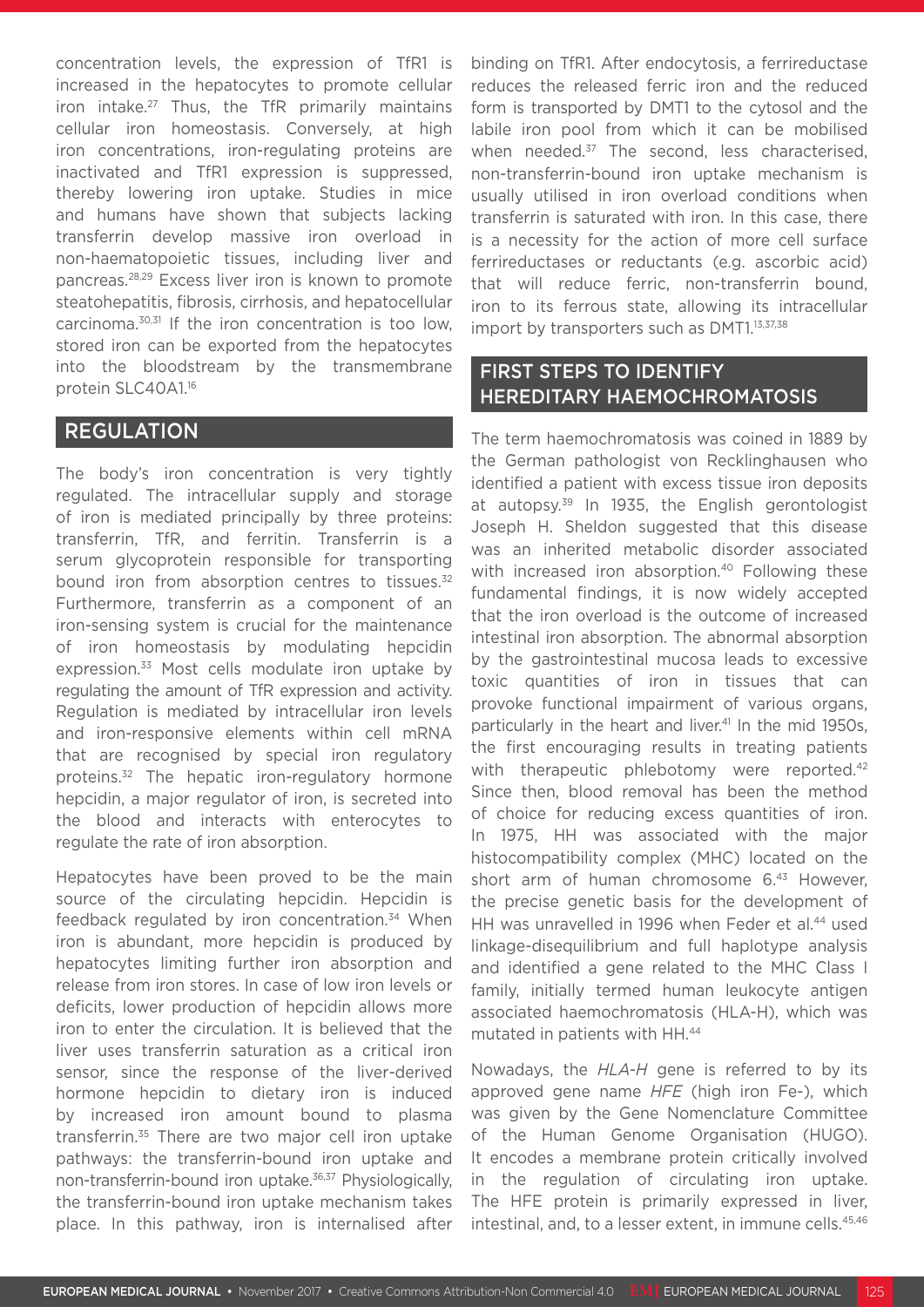

#### Figure 2: Genes involved in the pathogenesis of iron overload disease.

A) Excessive iron build-up may result from various mutations that impact iron homeostasis. Different types of hereditary haemochromatosis are induced by mutations affecting the genes *HFE*, *HJV* (hemojuvelin), *HAMP* (Hepcidin Antimicrobial Peptide), *TfR2* (Transferrin Receptor 2), and *SLC40A1* (Solute Carrier Family 40 member 1, Ferroportin 1). Other causes of Fe overload are neonatal haemochromatosis, acquired haemochromatosis, thalassaemia, or *CP* gene mutations encoding ceruloplasmin (also known as ferroxidase). In the liver, the elevated intracellular iron levels induce formation of reactive oxygen species (ROS), mitochondrial dysfunction, protein and membrane impairment, DNA damage, and lipid oxidation. These alterations lead to necrotic hepatocyte death and release of pro-fibrogenic cytokines, such as transforming growth factor-β (TGF-β), which induce inflammation, fibrosis, cirrhosis, and hepatocellular carcinoma.2 B) Chromosomal localisation of the human 'haemochromatosis genes'.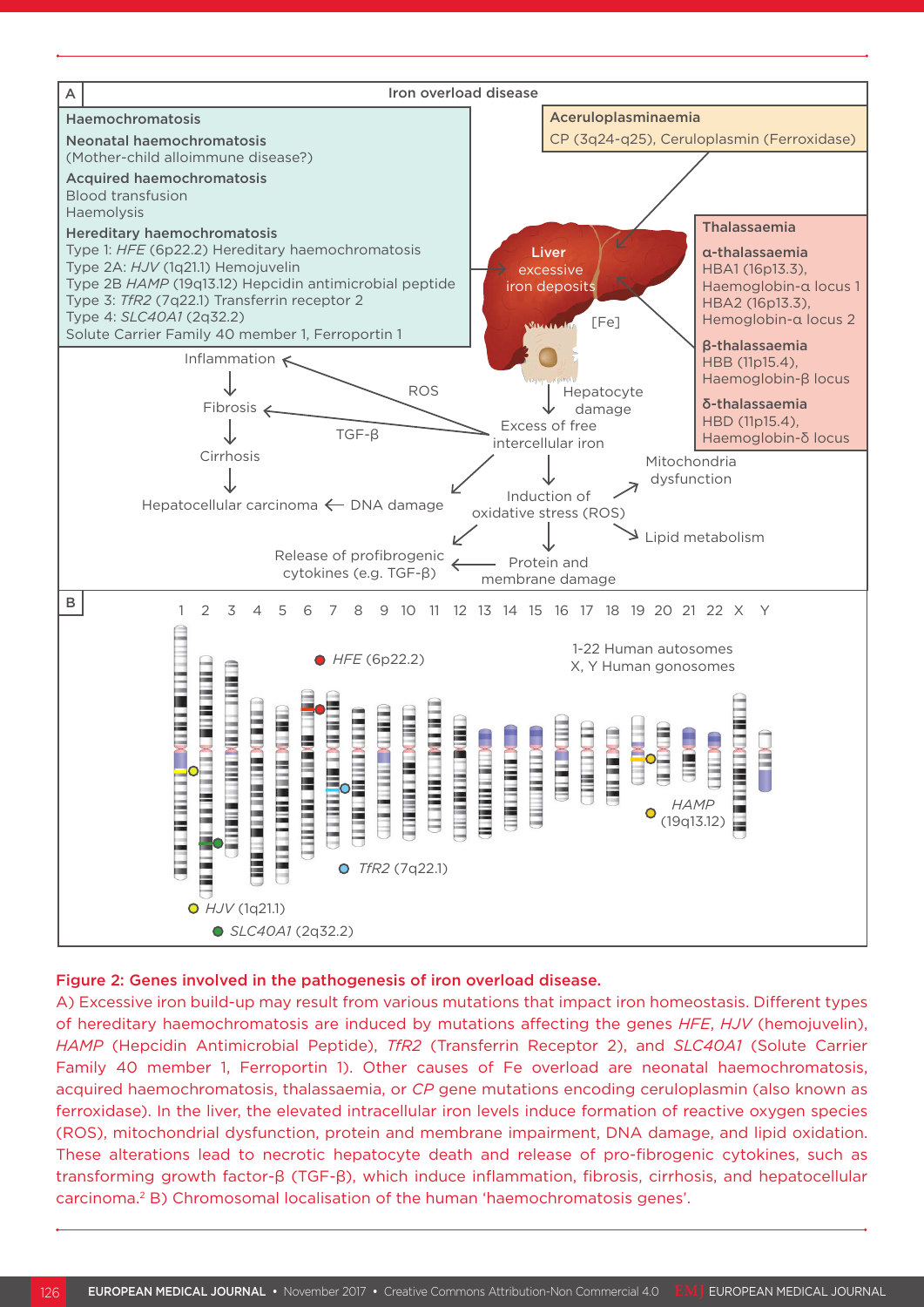It interacts with the TfR required for iron import from transferrin into cells by endocytosis and is further critically involved in the regulation of the hepcidin gene (Hepcidin Antimicrobial Peptide [*HAMP*]), which reduces dietary iron absorption across the gut mucosa.

Studies on the *HFE* gene have revealed >20 mutations responsible for the majority of cases of Type 1 HH. However, the penetrance of these mutations is variable and a single mutation (i.e. Cys282Tyr or C282Y) in the *HFE* gene explains 80–90% of all diagnosed cases in populations of Northwestern European ancestry, while the penetrance of another variant (e.g. His63Asp or H63D) as well as their compound heterozygote forms (C282Y/H63D) are less frequently associated with the disease.<sup>47</sup> HFE mutations lead to inadequate production of hepcidin, which results in increased iron uptake by the enterocytes, the release of iron from macrophages into the circulation, and increased deposition of excess iron in numerous tissues, which promotes excessive damage.<sup>48,49</sup> HH and in particular the *HFE*-related type has been associated with liver damage, diabetes, insulin resistance, infertility problems, heart disease, stroke, neurodegenerative disorders, cancer, hormone imbalances, and artery disease.<sup>49-56</sup>

### TYPES OF GENETIC HEREDITARY HAEMOCHROMATOSIS

A number of genetic alterations can result in the accumulation of excess iron and rise of haemochromatosis in the body. The most frequent are defects in genes encoding *HFE*, *TfR2*, ferroportin-1 (*SLC40A1*), *HAMP*, and hemojuvelin (*HJV*) (Figure 2A). All these defects are associated with elevated quantities of free intracellular Fe in the liver inducing formation of reactive oxygen species. These provoke oxidative damage of mitochondria, proteins, membrane structures, DNA, and lipids, thereby provoking cellular destruction. In the liver, the hepatocytes become necrotic and release large amounts of pro-fibrogenic cytokines, such as transforming growth factor-β, which induce inflammation, fibrosis, cirrhosis, and development of hepatocellular carcinoma.<sup>2</sup>

The different types of HH are classified by the underlying genetic mutations and mode of inheritance. Nowadays, five major genetic manifestations have been distinguished. Type 1 HH is by far the most intensively studied type and is linked to mutations in the *HFE* gene.<sup>44</sup> The HFE

protein associates with Class I light chain β2-microglobulin (β2m) and interacts with TfR on the cell surface, thereby reducing their affinity for iron and stimulating hepcidin expression.<sup>44,57,58</sup> The Type 1 patients are most often homozygous for the C282Y mutated allele or carriers of compound heterozygote mutated alleles at amino acid position 282 and 63. In a cohort of >500 individuals, it was shown that homozygote C282Y carriers are genetically predisposed to accumulate iron and develop haemochromatosis with a prevalence of 34.3% for males and 29% for females to exhibit clinical symptoms.59 According to Seckington and Powell,<sup>60</sup> the phenotypic spectrum of Type 1 haemochromatosis includes i) individuals with clinical *HFE*-HH who present organ damage as a result of harmful iron excess, ii) subjects with only biochemical *HFE*-HH where the iron accumulation is only reflected in increased transferrin-iron saturation and serum ferritin levels without impairment of organ physiology and function, and iii) non-expressing C282Y homozygotes who develop neither clinical symptoms related to *HFE*-HH nor iron overload.

Another much less common type of severe HH is juvenile Type 2 haemochromatosis, which in contrast to the Type 1 HH is a juvenile onset disorder. Juvenile forms of HH occur in two forms: Type 2A and 2B HH.<sup>61</sup> Haemochromatosis Type 2A is also an autosomal recessive disorder that results from a mutation of the *HJV* (or *HFE2*) gene that is located on chromosome 1 (Figure 2B) and encodes the protein hemojuvelin which is produced in the liver, heart, and muscles.<sup>62</sup> Hemojuvelin participates in the iron balance pathway by stimulating the expression of the iron regulating peptide hepcidin via the SMAD pathway.63-65 The individuals carrying this mutation have excess iron load already early in life, and develop symptoms in childhood. Respective individuals, by the age of 30 years, are characterised by hypogonadotropic hypogonadism, which leads to delayed puberty and infertility and risk for heart failure due to the prominent cardiac iron deposition.61 The juvenile haemochromatosis Type 2B is a phenotypically similar to Type 1 HH. It is caused by mutations within the hepcidin gene located on chromosome 19 and represents a key factor in the control of dietary iron absorption, storage, and tissue distribution.<sup>61,66</sup>

Type 3 HH develops typically before the age of 30 years, while Type 4 HH manifests similarly to Type 1 HH in adulthood, with clinical symptoms typically appearing between the ages of 40–60 years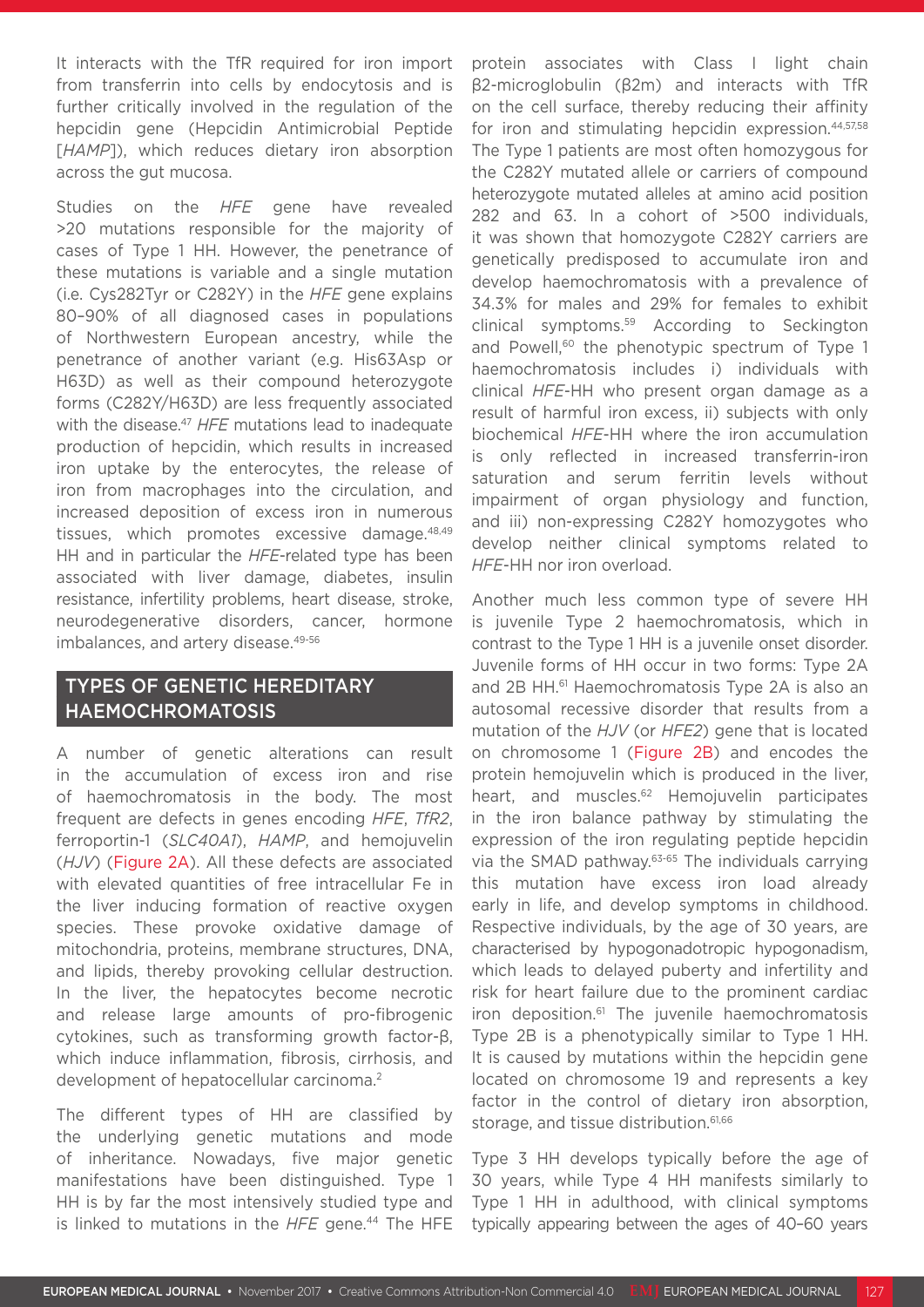in men and usually after menopause in women. Type 3 is caused by mutations in the *TfR2* gene, which is expressed on the basolateral surfaces of hepatocytes and a modulator of hepcidin expression in response to iron.<sup>66,67</sup> Type 4 haemochromatosis, or ferroportin disease, is caused by mutations in the *SLC40A1* gene encoding a cell membrane protein that has been suggested to be involved in iron export from duodenal epithelial cells and transfer of iron between maternal and fetal circulation.<sup>66</sup> The symptoms of ferroportin disease vary from one person to another. The variety of symptoms is related to the different mutations of the *SLC40A1* gene. Generally, ferroportin disease is divided into two forms: either a mild form or a more severe form resembling HH Type 1 in which liver damage and cirrhosis are more prevalent.<sup>68,69</sup> Types 2, 3, and 4 are also mentioned in the literature as non-*HFE* HH types.66

# *HFE*-MUTATIONS AFFECT IRON REGULATION

Type 1 HH is an autosomal recessive disorder resulting in iron overload and variable multi-organ dysfunction. HFE is a MHC class 1-like protein that associates with β2m enabling efficient transport of the HFE protein to the cell surface where it interacts with TfR1. It is thought that this protein functions to regulate circulating transferrin-bound iron uptake by regulating the interaction of the TfR1 with transferrin. The C282Y mutation disrupts the signalling bridges in the α-2 and α-3 extracellular domains of the HFE protein preventing the association of HFE with β2-microglobulin and TfR1, while the mutant protein is retained in the Golgi apparatus.70 The lack of the HFE/TfR1 interaction increases the affinity of TfR1 for the transferrinbound iron, thereby modulating iron absorption by the duodenal crypt cells.<sup>71</sup> In contrast to the *C282Y* mutation, the *HFE*-H63D variant maintains its affinity for TfR1, thereby supporting clinical findings showing that the H63D mutation only rarely leads to haemochromatosis. The modified molecular signalling between the HFE protein and the TfR1 is being intensively studied as the main regulatory mechanism in the pathogenesis of HH.72 Experimentation in mice deficient for the hepatic-*HFE* showed that iron homeostasis is predominantly controlled by regulating hepcidin that is produced in the liver and impacts the amount of iron absorbed from the diet and released from iron storage sites. Consistently, the over-expression of *HFE* is seen in mice lacking endogenous *HFE* upregulated hepcidin expression and normalised liver iron levels.73 In the same line, the lack of *HFE* in mice decreased the concentration of hepcidin, which strengthened further iron overload.<sup>74</sup> Hepcidin expression can be modulated by mutations within *HFE*, *HJV*, and *SLC40A1* that lead to iron disorders. Hepcidin is capable of regulating SLC40A1, affecting the iron absorption by enterocytes, iron export from macrophages into circulation, and deposition to cells or tissues.75

### *HFE* DIAGNOSIS

Although practice guidelines for the diagnosis and management of haemochromatosis have been reported,76 new therapies are still in development with the aim to reduce discomfort and create quicker and permanent results. As discussed above, the majority of patients of Northern European descent with HH are homozygous for the *C282Y* mutation in the *HFE* gene. Although a significant proportion of patients with this genotype will develop iron overload (i.e. biochemical haemochromatosis), only a few will develop clinical symptoms and/or organ damage. The clinical penetrance depends on factors such as sex, age, genetic factors, and alcohol consumption.<sup>77,78</sup> For the diagnosis of the disorder, the clinicians can rely on a combination of biochemical evidence of iron excess in the body, clinical symptoms, non-invasive testing, and imaging data. Suitable biochemical parameters that indicate iron overload are elevated serum transferrin-iron saturation values and serum ferritin concentrations. Although transferrin-iron saturation is an early and reliable indicator of risk for iron overload Type 1 HH, there is no correlation between transferrin-iron saturation and clinical findings. Likewise, untreated *HFE*-HH leads to increased levels of serum ferritin concentration.66 However, the serum ferritin level alone is not a specific marker of haemochromatosis because it belongs to the acute phase proteins that increase during inflammatory responses. Usually, elevated serum ferritin levels in association with elevated serum transferrin-iron saturation are more accurate for determining the disorder's diagnosis.60 Additional testing could include a magnetic resonance imaging scan, which is a non-invasive method that allows measuring the degree of hepatic iron overload. If liver damage is suspected, quantitative iron measurements in a liver biopsy specimen might complete diagnosis.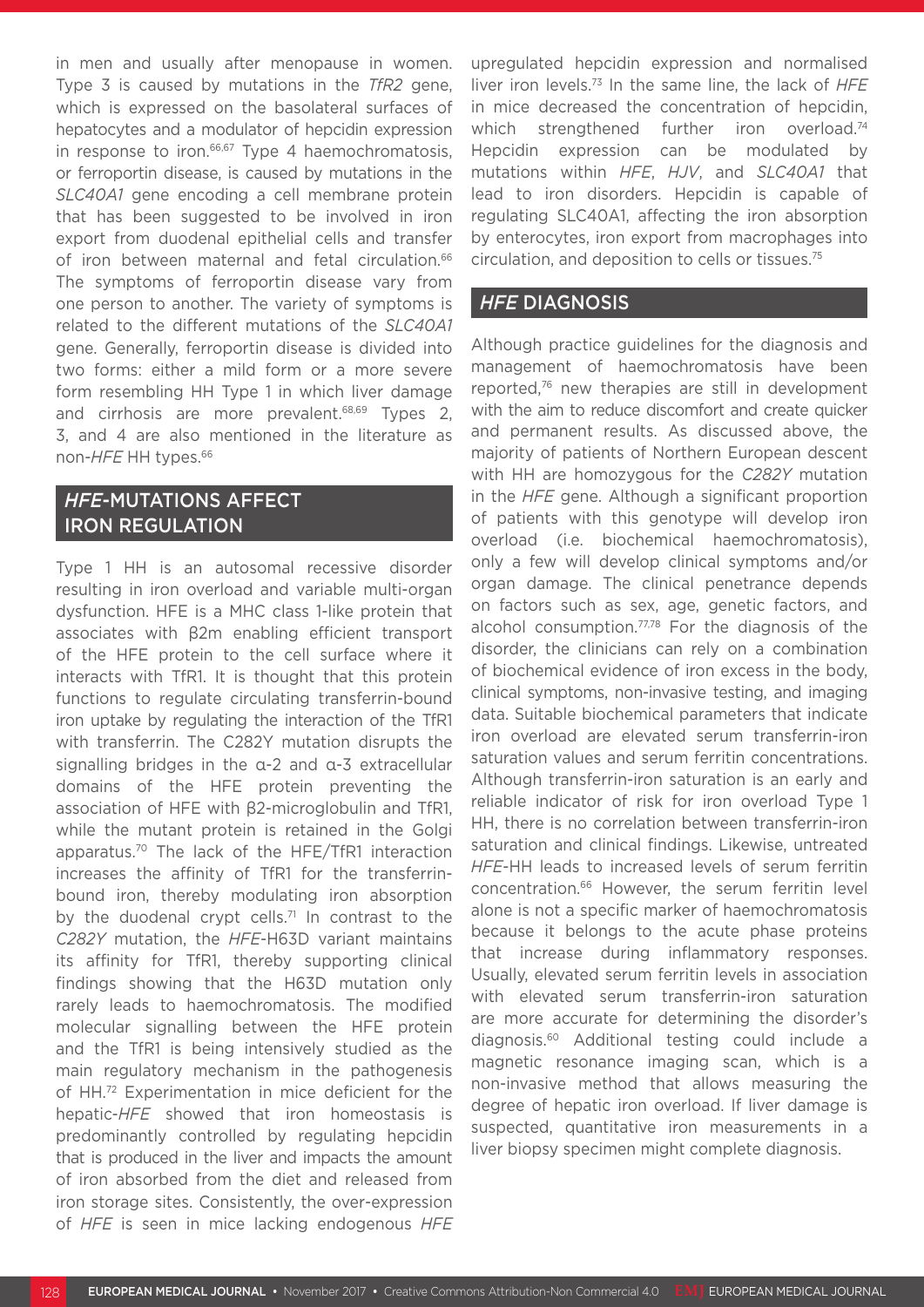

#### Figure 3: Diagnostic strategy in cases of suspected genetic haemochromatosis of Type 1.

A Type 1 HH can be diagnosed with certainty by detecting the mutations indicated. The detection of homozygous mutations in codons 282, 63, and 65, or the occurrence of a double heterozygous ('compound') mutation (Cys282Tyr/His63Asp or Cys282Tyr/Ser65Cys) is sufficient to diagnose HH. If no gene variants in the *HFE* gene are detectable, mutations in other genes (*HJV*, *HAMP*, *TfR2*, and *SLC40A1*) might be responsible for the iron overload condition. Therapy for iron overload in patients with proven mutations is done by regular bloodletting in which the target is a final ferritin blood level of  $\leq 50 \mu g/L$ . The diagnostic strategy based on transferring saturation and genetic testing was first proposed by Eijkelkamp et al.<sup>82</sup> *HAMP*: Hepcidin Antimicrobial Peptide; HH: hereditary haemochromatosis; *HJV*: hemojuvelin; *SLC40A1*: Solute Carrier Family 40 member 1.

The clinical symptoms indicating the progression of iron overload include hepatomegaly, hepatic cirrhosis, hepatocellular carcinoma, diabetes, cardiomyopathy, hypogonadism, arthritis, and progressive increase in skin pigmentation. Ultimately, genetic testing (C282Y, H63D, S65C) is suitable to confirm the diagnosis HH and to explain the occurrence of clinical symptoms and altered biochemical parameters. Subjects with abnormal iron tests should undergo genetic testing to confirm the diagnosis. In particular, several methods for genotyping of the C282Y, H63D, and S65C variant sites were established and are in daily routine use. These include restriction fragment length polymorphisms analysis, genomic sequencing, and real-time polymerase chain reaction analytics using fluorescence resonance energy transfer probes. The C282Y mutation disrupts a disulfide bridge that is located in the extracellular domain of the HFE protein, thereby preventing the association

with β2m and the TfR and preventing the proper production of hepcidin.79 Since transferrin and hepcidin are both considered key elements in the regulation of iron absorption from the diet, iron regulation is disrupted and too much dietary iron is absorbed in the duodenum. This increase of dietary iron leads to the iron overload characteristic of Type 1 HH.73 The significance of the second most frequent *HFE* mutation, H63D, is still unclear.80 In addition, the *HFE* S65C mutation may lead to mild hepatic iron overload, but does not encounter for clinical manifest haemochromatosis in most patients.81 Likewise, a number of non-*HFE* mutations have been identified that are less commonly related to HH.

Aiming to identify individuals in a given population who are at higher risk for *HFE*-associated haemochromatosis, Eijkelkamp et al.<sup>82</sup> developed a screening algorithm (Figure 3) using liver function test and transferrin saturation. Based on the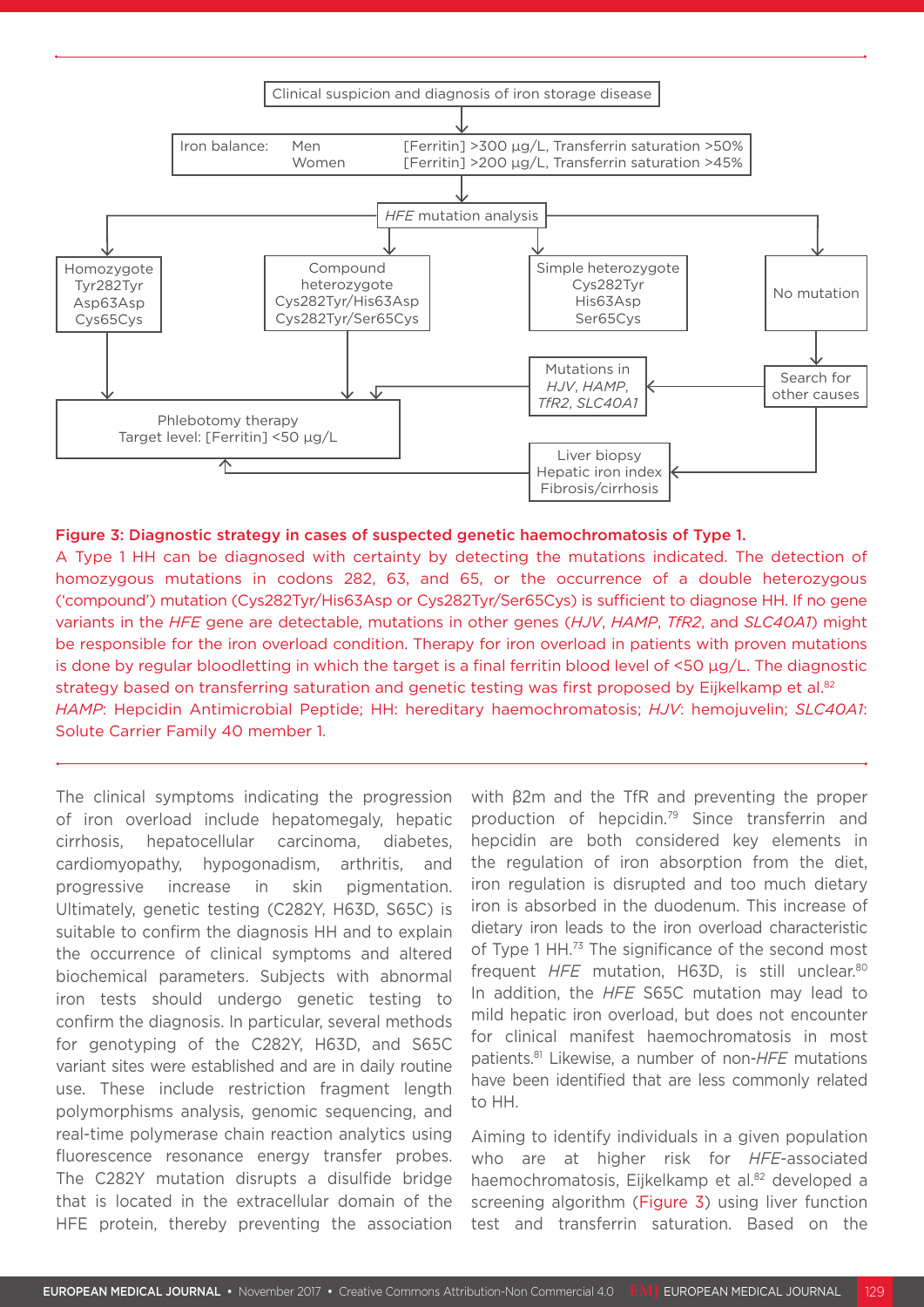general established guidelines, genetic testing is also recommended for all first-degree relatives of anyone diagnosed with HH, but general population screenings for *HFE* gene mutations remains a topic of debate.83-85 In the present guidelines, in patients with clinical suspicion and diagnosis of iron storage disease, iron imbalances are identified by increased ferritin and transferrin saturation (Figure 3). Genetic testing of relevant variant sites (C282Y, H63D, and S65C) is the gold standard to diagnose HH. If in respective patients, none of the variants occur, mutations in other genes that are involved in the control of iron homeostasis are most likely. Concomitant measurements of the hepatic iron index, which is the iron content given in µmol per g of liver corrected for the age of the subject, and scoring of existing fibrosis/cirrhosis, are further diagnostic options to estimate the success of therapy.<sup>86</sup>

The classical Type 1 HH is sometimes considered as a multifactorial disease characterised by mutations within the principal gene (i.e. *HFE*) and modulated by minor genetic or environmental factors that critically contribute to the outcome of the clinical phenotype in haemochromatosis. Nowadays, there is an increasing list of gene polymorphisms and factors known to contribute the penetrance of *HFE* gene mutations. However, the impact of these modifiers, including gene variants in *HAMP*, *BMP2*, *FTL*, and *SLC40A1* genes, are not conclusive and are discussed controversially.87

### THERAPY AND MANAGEMENT

HH is a disorder that causes an excess of iron deposition that can lead to toxic effects in tissues and multi-organ damage with clinical consequences that affect both quality of life and life expectancy. The aims in treating HH include diminishing of iron levels to the normal, preventing organ damage, treating possible complications such as liver disease, heart problems, or diabetes, and maintaining normal iron levels for the rest of life. Currently, the treatment of HH is based on phlebotomy therapy (venesection) and the elimination of iron by chelation therapy, depending on the aetiology.<sup>88</sup> To date, phlebotomy is preferred, as it is more effective and more pleasant for the patient. In the initial phase, 500 mL blood is withdrawn, by the same procedure as blood donation, which leads to a decrease in body iron. After phlebotomy sessions, excess stored iron is utilised by the body to produce new red blood cells. During treatment, the quantities of remaining

stored iron and the effectiveness of treatment are monitored by serum ferritin measurements. In addition, determination of haemoglobin levels helps to prevent a sharp iron decrease. The treatment should be done on a regular weekly basis, usually for 2 years. After reaching the desired iron decrease that is indicated by levels of serum ferritin, the patient undergoes (for the rest of their lives) maintenance phlebotomy every few months that is controlled by monitoring of transferrin saturation (ideally <50%) and serum ferritin (desired level 50–100 μg/L).89 Iron chelation is also a method to reduce iron pools in patients, particularly in those in which severe physical or medical difficulties in giving blood prevail. Therefore, this therapeutic regimen is to be classified as a more individualised treatment of HH. Iron chelating drugs presently used are: deferoxamine, which is administered by infusion, or deferiprone and deferasirox that are both given orally.<sup>88,90</sup> While deferoxamine must be administered mostly on a daily base, the two oral iron chelators have several favourable effects in regard to toxicity, metabolisation, distribution volume, frequency of side effects, and compliance.<sup>90</sup> These chelators successfully reduce hepatic and/or cardiac iron, but the application of these drugs is often associated with gastric discomfort, zinc depletion, musculoskeletal and joint pain, hearing impairment, visual disturbances, and skin irritations.90 Although the effective elimination of iron in individuals treated prior to the development of cirrhosis results in a normal life expectancy, subjects diagnosed after development of cirrhosis have decreased life spans even with iron depletion therapy.60 Also, nonhepatic manifestations, such as endocrine abnormalities and arthroplasty improve in only 20% of the patients that received iron depletion therapy.<sup>60</sup>

More recent findings suggest that the treatment with erythrocytapheresis is an alternative treatment. Erythrocytapheresis is the selective removal of erythrocytes by an extracorporeal apheresis procedure that leads to removal of more erythrocytes than during phlebotomy. As a consequence, this methodology requires drastically fewer treatment sessions necessary for the initial removal of overabundant iron.<sup>91</sup> Several independent studies have proven that elevating hepcidin concentration is another possible strategy to ameliorate iron overload. Hepcidin-targeted therapies in which novel therapeutics manipulate the mechanisms regulating hepcidin production (e.g. hepcidin-based agonists, hepcidin expression,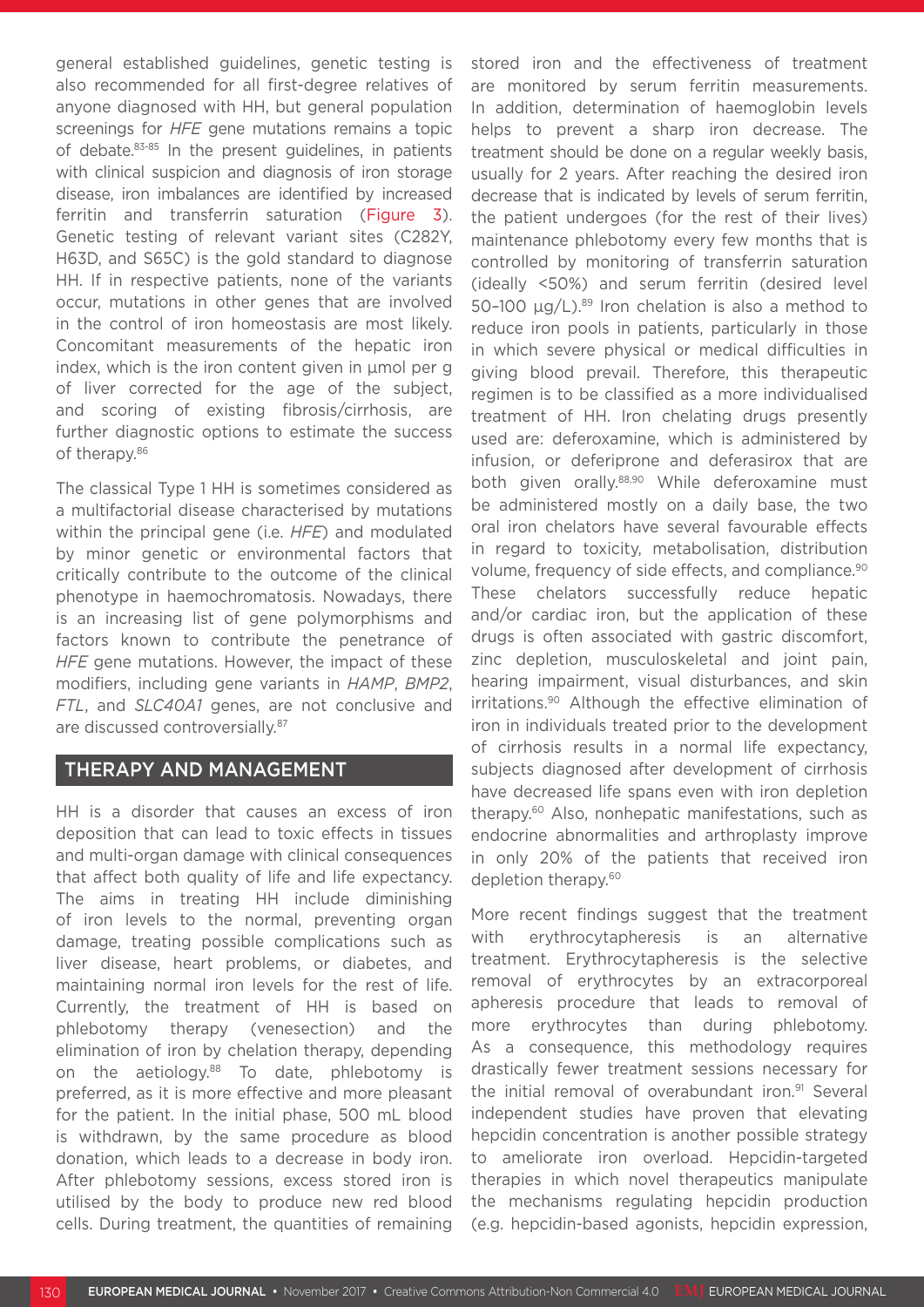or activity stimulators) could provide a more fundamental future approach in HH treatment.34,89

In 2000, a clinical trial was initiated by the American National Institutes of Health (NIH) Clinical Center aiming to evaluate the effectiveness of a test using the mean corpuscular volume/haemoglobin monitoring guide for phlebotomy.92 This ongoing study compares the usefulness of the standard ferritin test in phlebotomy therapy in HH patients with that of mean corpuscular volume indicative for red blood cell size. Moreover, the trial will also clarify whether keeping iron levels low during maintenance therapy can improve liver disease and arthritis in affected patients.

Last but not least, major advances in molecular biology and pharmacology will lead to improving diagnosis and HH disease management. During any of the above-mentioned treatments, the reduction of iron overload is also managed by dietary changes. These include reduction in alcohol intake to prevent liver damage, avoiding iron containing supplements or drugs, as well as the restricted uptake of nutrients such as vitamin C that improves absorbance or dietary iron.

### **CONCLUSION**

Since the first description of HH by the French internist Armand Trousseau in 1865, the understanding of the pathogenesis of this inherited disease and the regulation of dietary iron absorption has increased dramatically. In particular, genotyping and measurement of blood parameters indicating elevated concentrations of iron have enriched the diagnostic tools. During recent decades, special emphasis has been given to the understanding of iron metabolism and effective treatment of HH. The most effective treatment of HH is still the conduction of serial phlebotomies. Improving therapies and designing well-targeted iron chelating agents could minimise the toxicity, discomfort, and duration of current treatments, and lead to a higher quality of living standards in patients suffering from iron overload diseases. However, there are still challenges in haemochromatosis research that need to be addressed. Recent work has unravelled several gene mutations, polymorphisms, confounding factors, and environmental determinants impacting the outcome or severity of iron overload disease. The precise mode of activity of several of these modulating compounds is still enigmatic. More investigative studies aiming to decipher how these factors influence the clinical prevalence of iron overload are urgently needed. In addition, the complex network of iron-modulating and iron-regulating factors, such as hepcidin, will offer in the future a large variety of alternate promising therapeutic strategies for HH. In this regard, small cyclic agonists or peptides (i.e. the 'minihepcidins') of the iron regulatory hormone hepcidin that lower iron levels in the blood have already shown some highly beneficial effects in animals.<sup>93,94</sup> In addition, the concomitant development of elementary guidelines for supervised application of reactive oxygen species scavengers would be helpful to prevent reactive oxygen species-associated cell damage and ongoing tissue damage in the setting of HH.

#### REFERENCES

1. Clayton PT. Inherited disorders of transition metal metabolism: An update. J Inherit Metab Dis. 2017;40(4):519-29.

2. Susnea I, Weiskirchen R. Trace metal imaging in diagnostic of hepatic metal disease. Mass Spectrom Rev. 2016;35(6): 666-86.

3. Pietrangelo A. Hereditary hemochromatosis: pathogenesis, diagnosis, and treatment. Gastroenterology 2010; 139(2):393-408.

4. Geier A et al. Common heterozygous hemochromatosis gene mutations are risk factors for inflammation and fibrosis in chronic hepatitis C. Liver Int. 2004; 24(4):285-94.

5. Sikorska K et al. Molecular pathogenesis and clinical consequences of iron overload in liver cirrhosis. Hepatobiliary Pancreat Dis Int. 2016; 15(5):461-79.

6. Gnana-Prakasam JP et al. Loss of Hfe leads to progression of tumor phenotype in primary retinal pigment epithelial cells. Invest Ophthalmol Vis Sci. 2013;54(1): 63-71.

7. Menghini M et al. Assessment of drusen and other retinal degenerative changes in patients with hereditary hemochromatosis. Retina. 2017. [Epub ahead of print].

8. Camaschella C. New insights into iron deficiency and iron deficiency anemia. Blood Rev. 2017;31(4):225-33.

9. Elsayed ME et al. Transferrin saturation: A body iron biomarker. Adv Clin Chem.

#### 2016;75:71-97.

10. Siah CW et al. Normal iron metabolism and the pathophysiology of iron overload disorders. Clin Biochem Rev. 2006;27(1):5-16.

11. Morgan EH, Oates PS. Mechanisms and regulation of intestinal iron absorption. Blood Cells Mol Dis. 2002;29(3):384-99.

12. Chen AC et al. Noncanonical role of transferrin receptor 1 is essential for intestinal homeostasis. Proc Natl Acad Sci U S A. 2015;112(37):11714-9.

13. McKie AT et al. An iron-regulated ferric reductase associated with the absorption of dietary iron. Science. 2001; 291(5509):1755-9.

14. Bergamaschi G et al. Intestinal expression of genes implicated in iron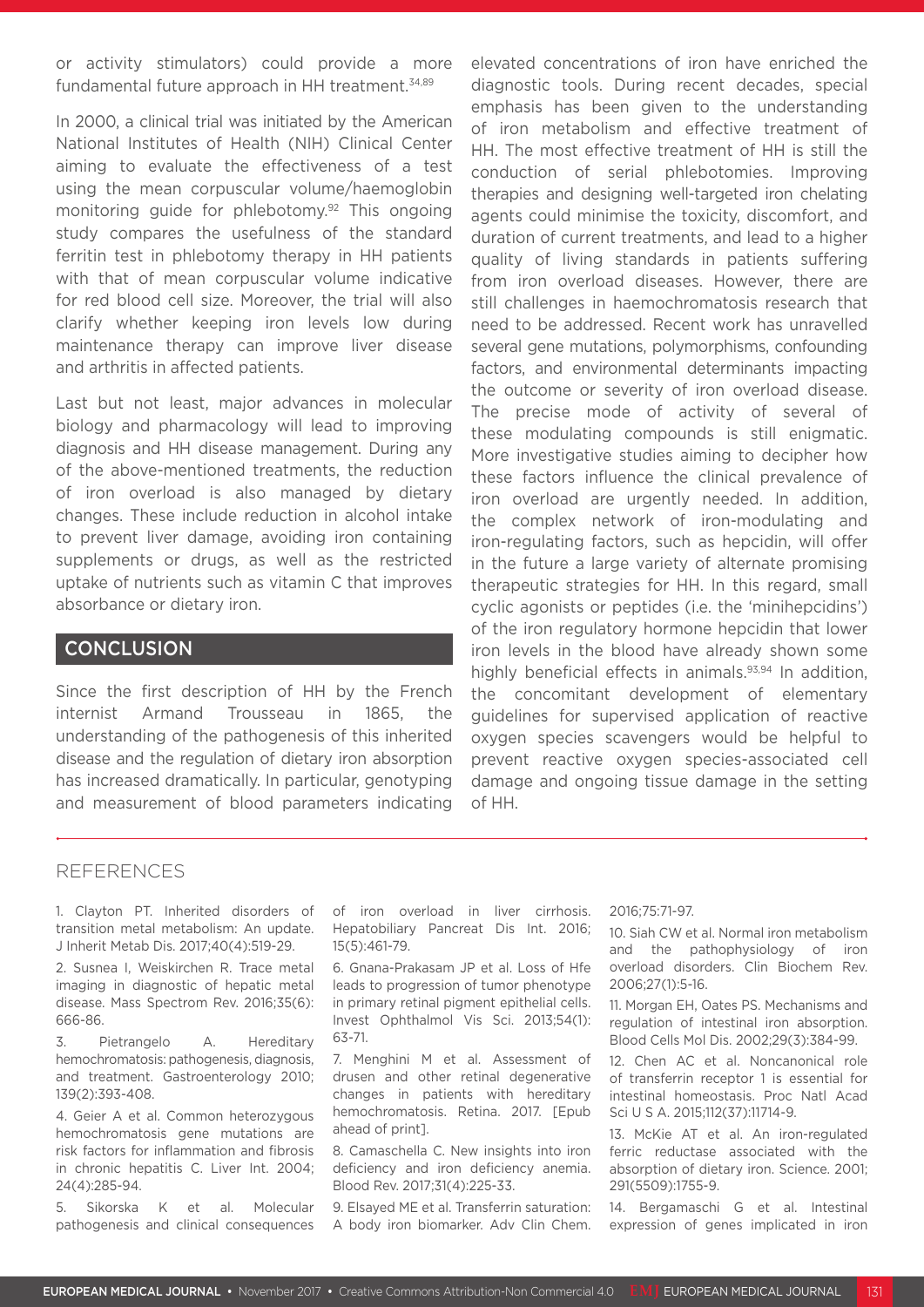absorption and their regulation by hepcidin. Clin Nutr. 2016;S0261-5614(16): 31261-4.

15. Ganz T. Systemic iron homeostasis. Physiol Rev. 2013;93(4):1721-41.

16. Abboud S, Haile DJ. A novel mammalian iron-regulated protein involved in intracellular iron metabolism. J Biol Chem. 2000;275(26):19906-12.

17. Hentze MW et al. Balancing acts: Molecular control of mammalian iron metabolism. Cell 2004;117(3):285-97.

18. McKie AT, Barlow DJ. The SLC40 basolateral iron transporter family (IREG1/ferroportin/MTP1). Pflugers Arch. 2004;447(5):801-6.

19. Jiang B et al. Hephaestin and ceruloplasmin facilitate iron metabolism in the mouse kidney. Sci Rep. 2016;6: 39470.

20. Abbaspour N et al. Review on iron and its importance for human health. J Res Med Sci. 2014;19(2):164-74.

21. Muckenthaler MU et al. A red carpet for iron metabolism. Cell. 2017;168(3): 344-61.

22. Ganz T. Macrophages and systemic iron homeostasis. J Innate Immun. 2012; 4(5-6):446-53.

23. Zhang Z et al. Ferroportin1 in hepatocytes and macrophages is required for the efficient mobilization of body iron stores in mice. Hepatology. 2012;56(3):961-71.

24. Wallace DF. The regulation of iron absorption and homeostasis. Clin Biochem Rev. 2016;37(2):51-62.

25. Sharp P, Srai SK. Molecular mechanisms involved in intestinal iron absorption. World J Gastroenterol. 2007;13(35):4716-24.

26. Gordeuk VR et al. Serum ferritin concentrations and body iron stores in a multicenter, multiethnic primary-care population. Am J Hematol. 2008;83(8): 618-26.

27. Trinder D et al. Effect of cellular iron concentration on iron uptake by hepatocytes. Am J Physiol. 1990;259 (4 Pt 1):G611-7.

28. Trenor CC 3rd et al. The molecular defect in hypotransferrinemic mice. Blood. 2000;96(3):1113-8.

29. Trinder D, Morgan E. Inhibition of uptake of transferrin-bound iron by human hepatoma cells by nontransferrinbound iron. Hepatology. 1997;26(3):691-8.

30. Fargion S et al. Beyond hereditary hemochromatosis: new insights into the relationship between iron overload and chronic liver diseases. Dig Liver Dis. 2011;43(2):89-95.

31. Dongiovanni P et al. Iron in fatty liver and in the metabolic syndrome: A promising therapeutic target. J Hepatol. 2011;55(4):920-32.

32. Zhang D et al. Renal iron metabolism: Transferrin iron delivery and the role of iron regulatory proteins. J Am Soc Nephrol. 2007;18(2):401-6.

33. Gkouvatsos K et al. Regulation of iron transport and the role of transferrin. Biochim Biophys Acta. 2012;1820(3): 188-202.

34. Liu J et al. Hepcidin: A promising therapeutic target for iron disorders: A systematic review. Medicine (Baltimore). 2016;95(14):e3150.

35. Ganz T, Nemeth E. Hepcidin and iron homeostasis. Biochim Biophys Acta. 2012; 1823(9):1434-43.

36. Lawen A, Lane DJ. Mammalian iron Homeostasis in health and disease: Uptake, storage, transport, and molecular mechanisms of action. Antioxid Redox Signal. 2013;18(18):2473-507.

37. Lane DJ et al. Cellular iron uptake, trafficking and metabolism: Key molecules and mechanisms and their roles in disease. Biochim Biophys Acta. 2015;1853(5):1130-44.

38. Lane DJ, Lawen A. Non-transferrin iron reduction and uptake are regulated by transmembrane ascorbate cycling in K562 cells. J Biol Chem. 2008;283(19): 12701-8.

39. von Recklinghausen FD. Uber hemochromatose. Tagelb Versamml Natur Artze Heidelberg. 1889;62:324-5.

40. Sheldon JH, Haemochromatosis (1935), London: Oxford University Press, pp.1-382.

41. Pietrangelo A. Hereditary hemochromatosis--a new look at an old disease. N Engl J Med. 2004;350(23): 2383-97.

42. Davis WD Jr, Arrowsmith WR. The effect of repeated phlebotomies in hemochromatosis; Report of three cases. J Lab Clin Med. 1952;39(4):526-32.

43. Simon M et al. Hemochromatose idiopathique: Maladie associee a l'antigene tissulaire HLA 3. Nouv Presse Med. 1975;4(19):1432.

44. Feder JN et al. A novel MHC class I-like gene is mutated in patients with hereditary haemochromatosis. Nat Genet. 1996;13(4):399-408.

45. Anderson ER, Shah YM. Iron homeostasis in the liver. Compr Physiol. 2013;3(1):315-30.

46. MacKenzie EL et al. Intracellular iron transport and storage: From molecular mechanisms to health implications. Antioxid Redox Signal. 2008;10(6): 997-1030.

47. McCune CA et al. Iron loading and morbidity among relatives of HFE C282Y homozygotes identified either by population genetic testing or presenting as patients. Gut 2006;55(4):554-62.

48. Britton RS et al. Pathophysiology of iron toxicity. Adv Exp Med Biol. 1994; 356:239-53.

49. Vujić M. Molecular basis of HFEhemochromatosis. Front Pharmacol.  $2014.542$ 

50. Evangelista AS et al. HFE genotyping in patients with elevated serum iron indices and liver diseases. Biomed Res Int. 2015;2015:164671.

51. Barton JC et al. Risk factors for insulin resistance, metabolic syndrome, and diabetes in 248 HFE C282Y homozygotes identified by population screening in the HEIRS study. Metab Syndr Relat Disord. 2016;14(2):94-101.

52. Peterlin B et al. Analysis of the hemochromatosis mutations C282Y and H63D in infertile men. Fertil Steril. 2006;86(6):1796-8.

53. Tauchenová L et al. Successful treatment of iron-overload cardiomyopathy in hereditary hemochromatosis with deferoxamine and deferiprone. Can J Cardiol. 2016; 32(12):e1-1574.e3.

54. Mariani S et al. Effects of hemochromatosis and transferrin gene mutations on peripheral iron dyshomeostasis in mild cognitive impairment and Alzheimer's and Parkinson's diseases. Front Aging Neurosci. 2013;5:37.

55. Lv YF et al. The risk of new-onset cancer associated with HFE C282Y and H63D mutations: Evidence from 87,028 participants. J Cell Mol Med. 2016; 20(7):1219-33.

56. Surber R et al. Haemochromatosis (HFE) gene C282Y mutation and the risk of coronary artery disease and myocardial infarction: A study in 1279 patients undergoing coronary angiography. J Med Genet. 2003; 40(5):e58.

57. Hanson EH et al. HFE gene and hereditary hemochromatosis: A HuGE review. Human Genome Epidemiology. Am J Epidemiol. 2001;154(3):193-206.

58. Pantopoulos K. Function of the hemochromatosis protein HFE: Lessons from animal models. World J Gastroenterol. 2008;14(45):6893-901.

59. Gallego CJ et al. Penetrance of hemochromatosis in HFE genotypes Resulting in p.Cys282Tyr and p.[Cys282Tyr];[His63Asp] in the eMERGE network. Am J Hum Genet. 2015;97(4):512-20.

60. Seckington R, Powell L. HFEassociated hereditary hemochromatosis. GeneReviews®. Available at: https://www. ncbi.nlm.nih.gov/books/NBK1440. Last accessed: 5 April 2017.

61. Batts KP. Iron overload syndromes and the liver. Mod Pathol. 2007;